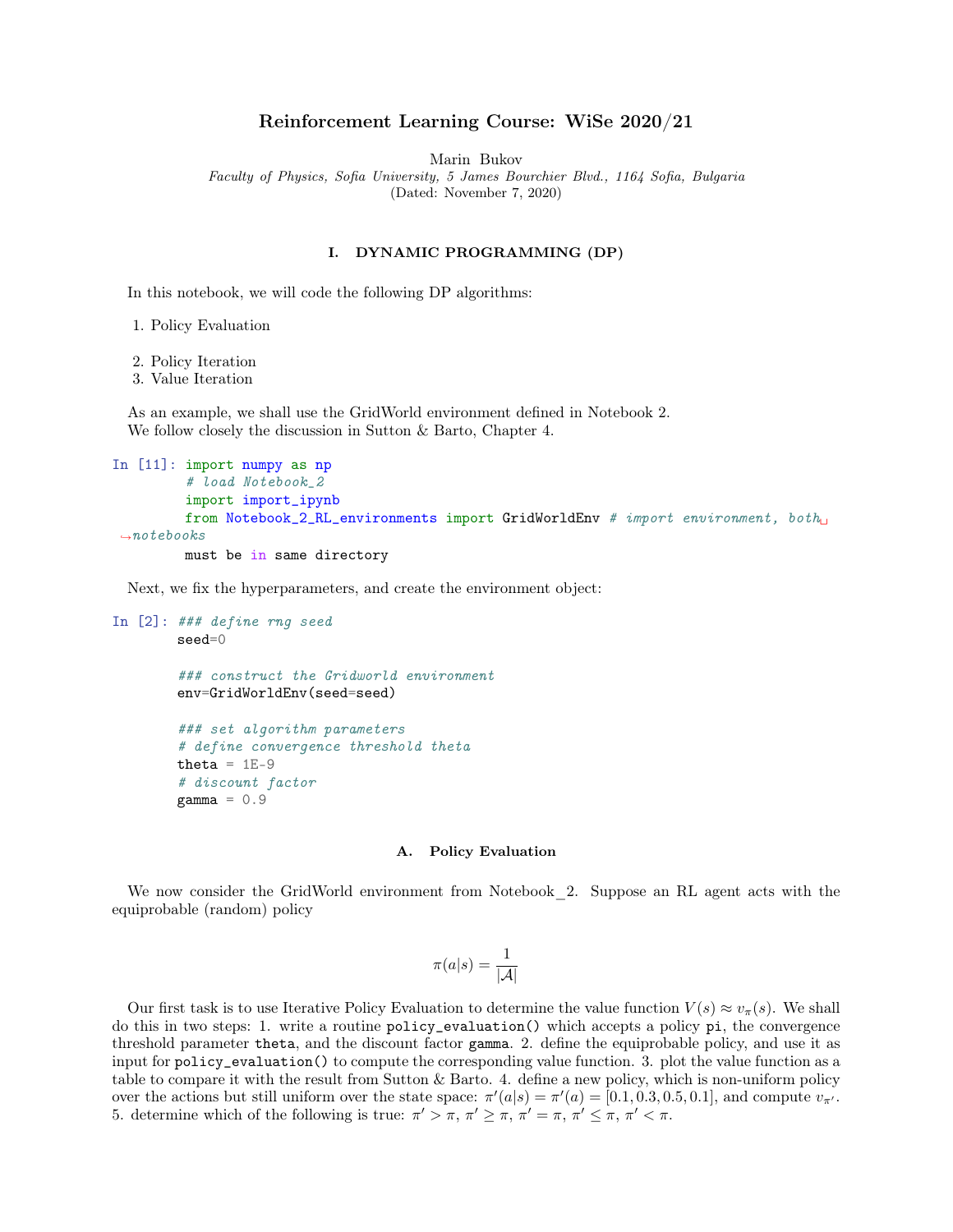```
In [3]: def policy_evaluation(pi, theta, gamma):
```

```
# initialize approximant value function V
            V = np{\text{ zeros}}((5,5),) # 5x5 grid => 25 states
            # define differece parameter Delta
            Delta=1.0
            # policy evaluation
            while Delta>=theta:
                Delta=0.0
                # loop over all states in the state space
                for m in range(5):
                    for n in range(5):
                         # back up old value for state
                         V_old = V[m,n]# evaluate update rule
                         V_aux=0.0
                         for action in range(len(env.action_space)):
                             # set environment state
                             env.state=np.array([m,n])
                             # take step
                             s_prime, reward, = env. step(action)
                             # increment V(s)
                             V_aux += pi[m,n,action]*(reward +\rightarrowgamma*V[s_prime[0],s_prime[1]])
                         V[m,n]=V_aux
                         # compute Delta
                         Delta = max(Delta, np.abs(V[m,n]-V_old))return V
In [4]: # define policy over the action space
        pi = 1.0/4.0*np.ones((5,5,4),) # equiprobable/random policy
        \#pi = np.title(np.array([0.1, 0.3, 0.5, 0.1]), (5, 5, 1) ) # another, non-uniform
\rightarrowpolicy
        # run policy evaluation
        V=policy_evaluation(pi,theta,gamma)
```

```
# print V, rounded to the first decimal
np.round(np.flipud(V.T),1)
```
[breakable, size=fbox, boxrule=.5pt, pad at break\*=1mm, opacityfill $[40]$ :

array([[ 3.3, 8.8, 4.4, 5.3, 1.5], [ 1.5, 3. , 2.3, 1.9, 0.5],  $[0.1, 0.7, 0.7, 0.4, -0.4],$  $[-1. , -0.4, -0.4, -0.6, -1.2],$  $[-1.9, -1.3, -1.2, -1.4, -2. ]]$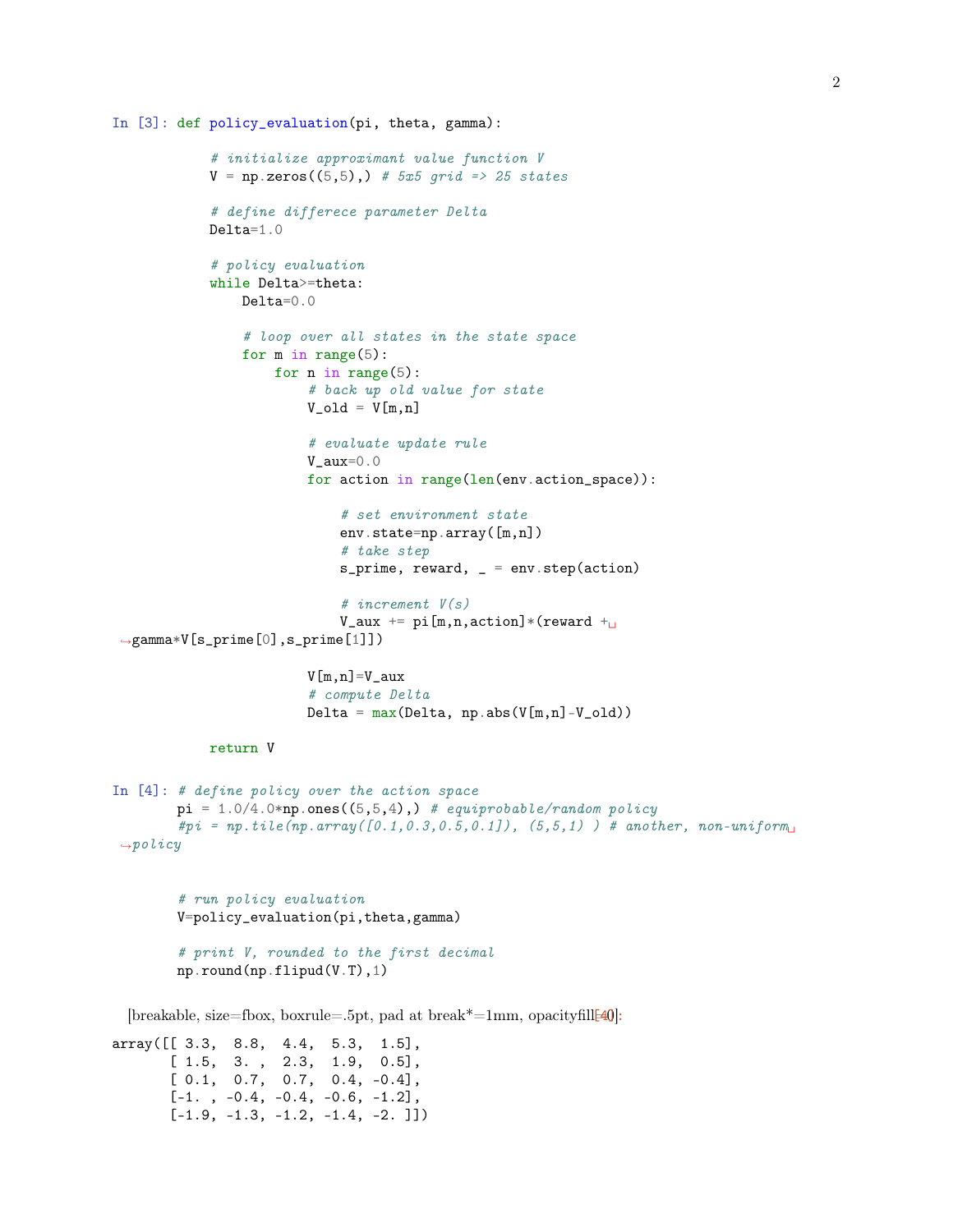#### B. Policy Iteration

Let us now consider the Policy Iteration algorithm. Recall that Policy Iteration consists of two alternating sub-routines: 1. Policy Evaluation (E) 2. Policy Improvement (I)

We already wrote the policy\_evaluation() routine above.

First, we code up the policy\_improvement $(p_i, V)$  rouine: it accepts two arguments: the current policy pi which is to be improved, and the corresponding value function approximant  $V \approx v_\pi$ .

```
In [5]: def policy_improvement(pi,V,gamma):
```

```
stable = True # aux variable for policy iteration
# loop over all states in the state space
for m in range(5):
    for n in range(5):
        # back-up old value
        action\_old = np.argv(x[i[m,n,:])# define a trial policy for all actions
        q_aux = np.zeros(len(env.action_space))for action in range(len(env.action_space)):
            # set environment state
            env.state=np.array([m,n])
            # take step
            s_prime, reward, = = env. step(action)
            # increment V(s)
            q_aux[action] = (reward + gamma*V[s_prime[0], s_prime[1]))# policy improvement step
        pi[m,n,:] = 0.0action_max=np.argmax(q_aux)
        pi[m,n,action_max] = 1.0# aux varible for policy iteration
        if action_old != action_max:
            stable = False
```
return pi, stable

Now that we have the two building block routines: policy\_evaluation() and policy\_improvement(), use them to write down the policy\_iteration() routine. Follow the pseudocode in Sutton & Barto. We use as an initial policy the equiprobable policy  $\pi(a|s) = \frac{1}{|A|}$ .

```
In [6]: def policy_iteration(theta,gamma):
```

```
# define initial deterministic policy at random
pi = 1.0/4.0*np.ones((5,5,4),) # equiprobable/random policy
j=0stable = False
while not stable:
    # run policy evaluation
```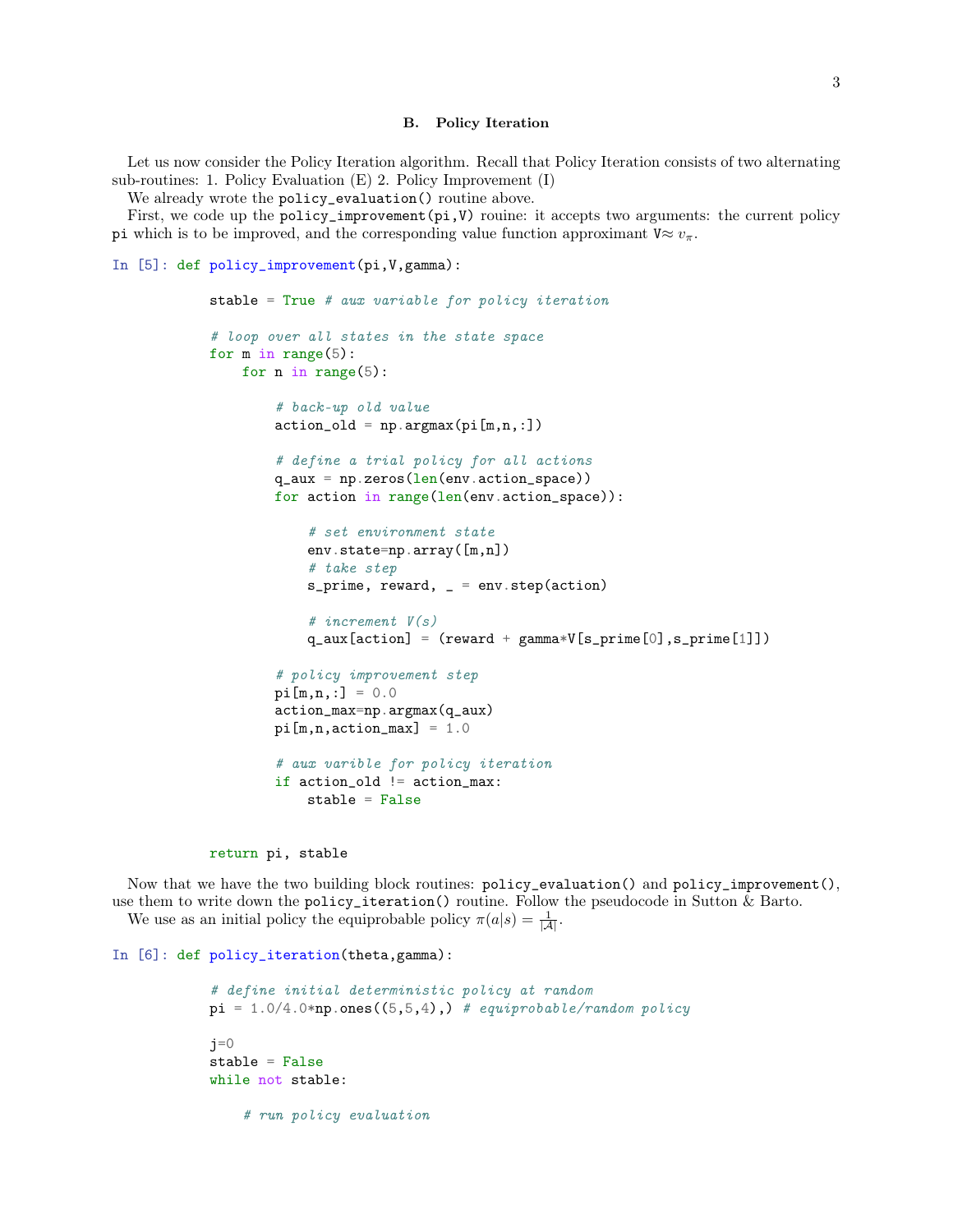```
V = policy_{evaluation(pi, theta, gamma)# policy improvement
pi, stable = policy_improvement(pi,V,gamma)
# print policy
print("iteration {}: stable = {}".format(j,stable))
print( np.round(np.flipud(V.T),1) )
print()
j+=1
```

```
return V, pi
```
Let us now compute optimal policy for GridWorld using Policy Iteration. In doing so, print the instantaneous value function to monitor its convergence.

In [7]: V, pi = policy\_iteration(theta,gamma)

```
iteration 0: stable = False
[[ 3.3 8.8 4.4 5.3 1.5]
[ 1.5 3. 2.3 1.9 0.5]
[ 0.1 0.7 0.7 0.4 -0.4]
 [-1. -0.4 -0.4 -0.6 -1.2][-1.9 -1.3 -1.2 -1.4 -2.]iteration 1: stable = False
[[22. 24.4 22. 18.5 16.6]
 [19.8 22. 19.8 16.6 14.9]
 [17.8 19.8 17.8 14.9 13.5]
 [16. 17.8 16. 13.5 12.1]
 [14.4 16. 14.4 12.1 10.9]]
iteration 2: stable = False
[[22. 24.4 22. 19.4 17.5]
 [19.8 22. 19.8 17.8 15.7]
 [17.8 19.8 17.8 16. 14.2]
 [16. 17.8 16. 14.4 12.7]
 [14.4 16. 14.4 13. 11.5]]
iteration 3: stable = False
[[22. 24.4 22. 19.4 17.5]
 [19.8 22. 19.8 17.8 16. ]
[17.8 19.8 17.8 16. 14.4]
 [16. 17.8 16. 14.4 13. ]
[14.4 16. 14.4 13. 11.7]]
iteration 4: stable = True
[[22. 24.4 22. 19.4 17.5]
[19.8 22. 19.8 17.8 16. ]
 [17.8 19.8 17.8 16. 14.4]
 [16. 17.8 16. 14.4 13. ]
 [14.4 16. 14.4 13. 11.7]]
```
4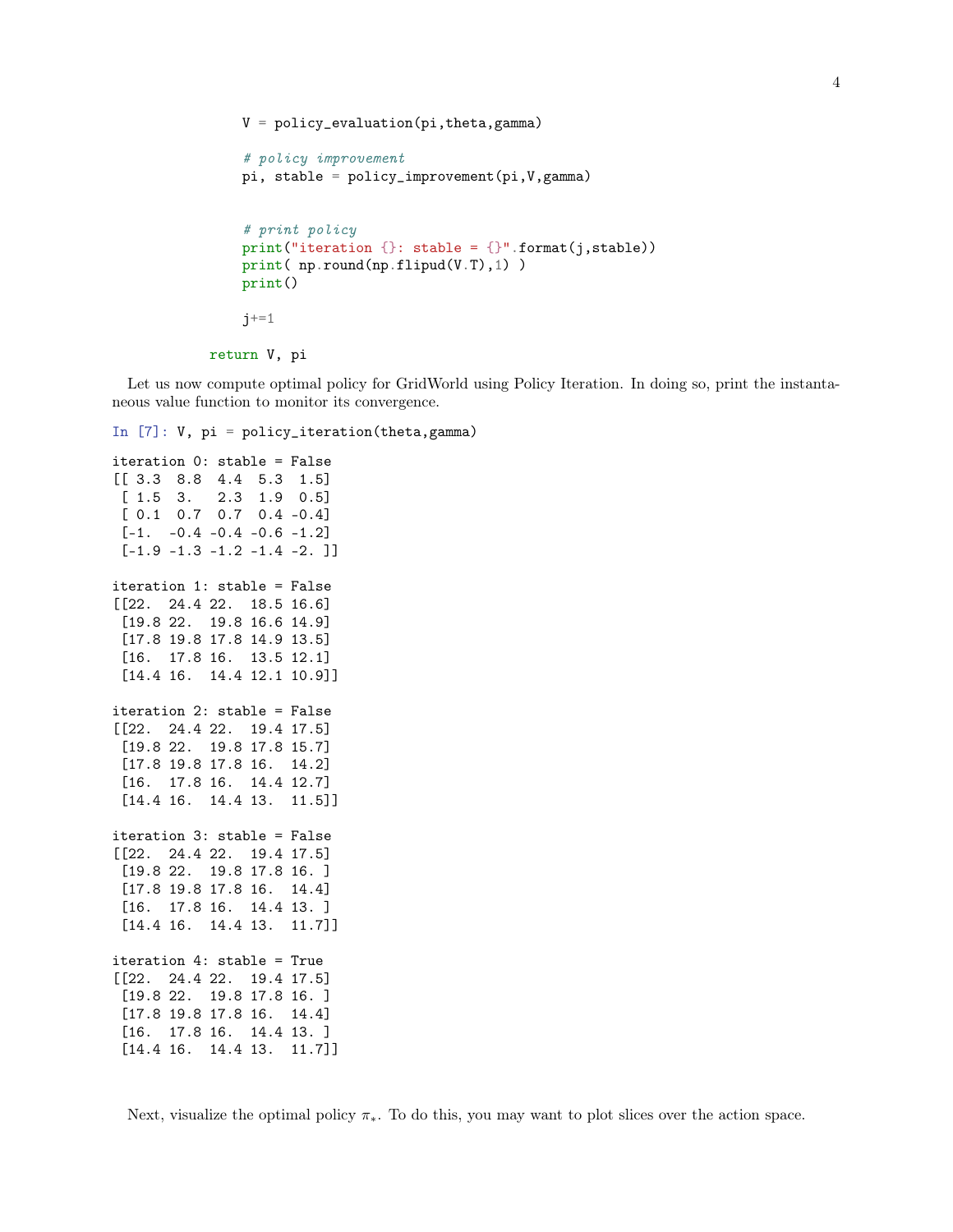```
In [8]: print("pi(s,a=0):")
        print(np.flipud(pi[...,0].T))
        print("\npi(s,a=1):")print(np.flipud(pi[...,1].T))
        print("\n); (s, a=2):")
        print(np.flipud(pi[...,2].T))
        print("\npi(s,a=3) :")print(np.flipud(pi[...,3].T))
        print("\n\noptimal policy $pi_\ast$:")
        print(np.flipud(np.argmax(pi,axis=2).T))
pi(s,a=0):
[[0. 1. 0. 1. 0.]
 [1. 1. 1. 0. 0.]
 [1. 1. 1. 1. 1.]
 [1. 1. 1. 1. 1.]
 [1. 1. 1. 1. 1.]]
pi(s,a=1):
[[0. 0. 0. 0. 0.]
 [0. 0. 0. 0. 0.]
 [0. 0. 0. 0. 0.]
 [0. 0. 0. 0. 0.]
 [0. 0. 0. 0. 0.]]
pi(s,a=2):
[[1. 0. 0. 0. 0.]
 [0. 0. 0. 0. 0.]
 [0. 0. 0. 0. 0.]
 [0. 0. 0. 0. 0.]
 [0. 0. 0. 0. 0.]]
pi(s,a=3):
[[0. 0. 1. 0. 1.]
 [0. 0. 0. 1. 1.]
 [0. 0. 0. 0. 0.]
 [0. 0. 0. 0. 0.]
 [0. 0. 0. 0. 0.]]
optimal policy $pi_st$:
```

```
[[2 0 3 0 3]
[0 0 0 3 3]
 [0 0 0 0 0]
 [0 0 0 0 0]
 [0 0 0 0 0]]
```
#### C. Value Iteration

Last, we also code up the Value Iteration algorithm: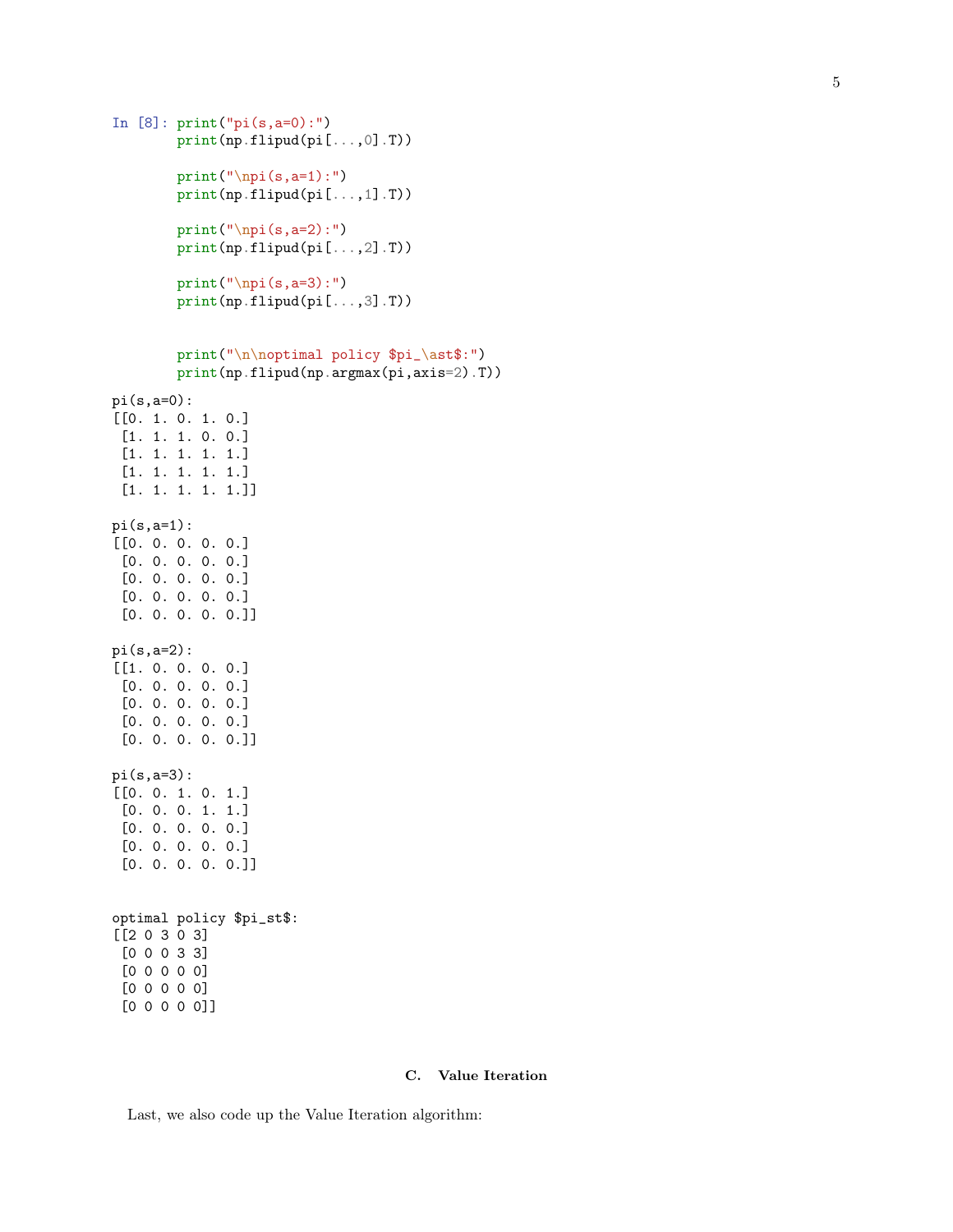```
v_{k+1}(s) = \max_{a \in \mathcal{A}(s)}\sums', rp(s', r|s, a) [r + \gamma v_k(s)], \lim_{k \to \infty} v_k \to v_*
```
- 1. Determine the transition probabilities  $p(s', r|s, a)$  for the GridWolrd environment.
- 2. Write the routine value\_iteration(theta, gamma), starting from the initial value function  $V(s)=1$ for all states s.

```
In [9]: def value_iteration(theta, gamma):
```

```
# initialize value function V
V = np.ones((5,5),) # 5x5 grid => 25 states
# define differece Delta
Delta=1.0
# value iteration
while Delta>=theta:
    Delta=0.0
    # loop over all states in the state space
    for m in range(5):
        for n in range(5):
            # back up old value for state
            v\_old = V[m,n]# evaluate update rule
            v_aux = np.zeros(len(env.action_space))for action in range(len(env.action_space)):
                # set environment state
                env.state=np.array([m,n])
                # take step
                s_prime, reward, = env. step(action)
                # increment V(s)
                v_aux[action] = reward + gamma*V[s_prime[0], s_prime[1]]# compute updated value function
            V[m,n]=np.max(v_aux)# compute Delta
            Delta = max(Delta, np.abs(V[m,n]-v_old))
```

```
return V
```
Use Value Iteration to compute the value function for GridWorld, and visualize it. Compare it to your previous results from Policy Iteration. Do they agree?

```
In [10]: ### run policy evaluation
        V=value_iteration(theta,gamma)
         # print V
        print( np.round(np.flipud(V.T),1) )
[[22. 24.4 22. 19.4 17.5]
 [19.8 22. 19.8 17.8 16. ]
 [17.8 19.8 17.8 16. 14.4]
```